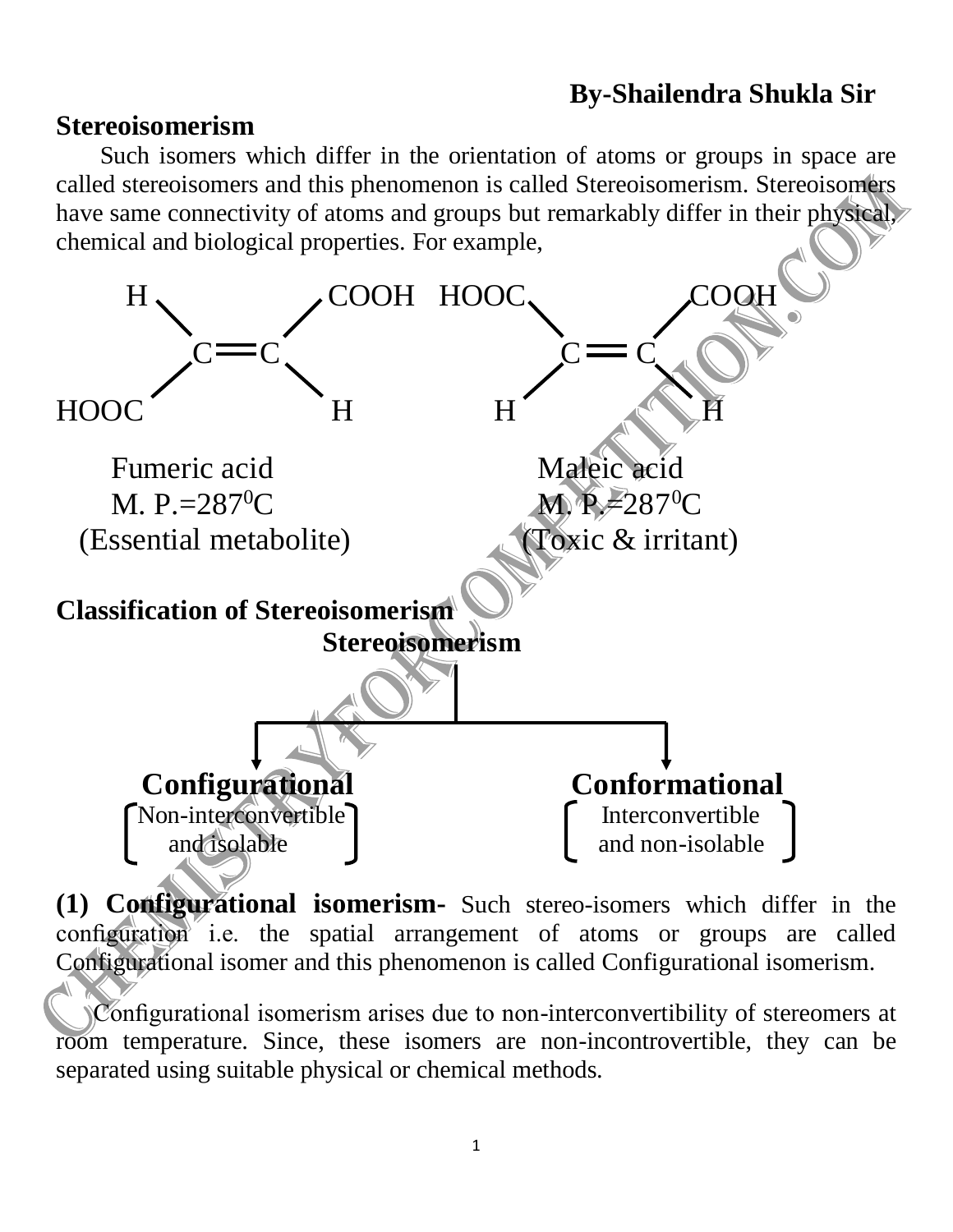## **Chirality**

 Louis Pasteur for the first time observed that, sodium ammonium tartrate (a salt of tartaric acid which is used in making wine) exists in two crystalline forms. He separated these two forms using a pair of tweezers. These two forms were the mirror image of each other.

 A solution of these two forms was optically inactive, while the solutions of the individual forms were optically active.

Moreover, the specific rotations of these two forms were equal in magnitude, but opposite in sign.

These observations led to the birth of stereochemistry. In general, a compound containing n chiral carbon atoms can exist in  $2<sup>n</sup>$  stereoisomeric forms. These stereosiomers may be sub-divided into two groups *i.e.* enantiomers and diastereomers.

## **Enantiomers, Diastereomers and Meso form**

 If a compound contains two chiral atoms, it can exist in four stereoisomeric forms. Since the configuration at each chiral carbon may either be R or S, there will be four stereochemical possibilities i.e. RR, SS, RS, and SR. Here,

(i) The RR and SS stereoisomers are enantiomers.

(ii) The RS and SR stereoisomers are also enantiomers.

(iii) The RR stereoisomer is a diastereomer of both the RS and the SR stereoisomers.

(iv) The SS stereoisomer is a diastereomer of both the RS and SR stereoisomers.

 Let us consider, sawhorse projections of the four stereoisomers of 2-chloro-3-fluorobutane.



**(R)-2-Chloro-(R)-3-fluorobutane (S)-2-Chloro-(S)-3-fluorobutan**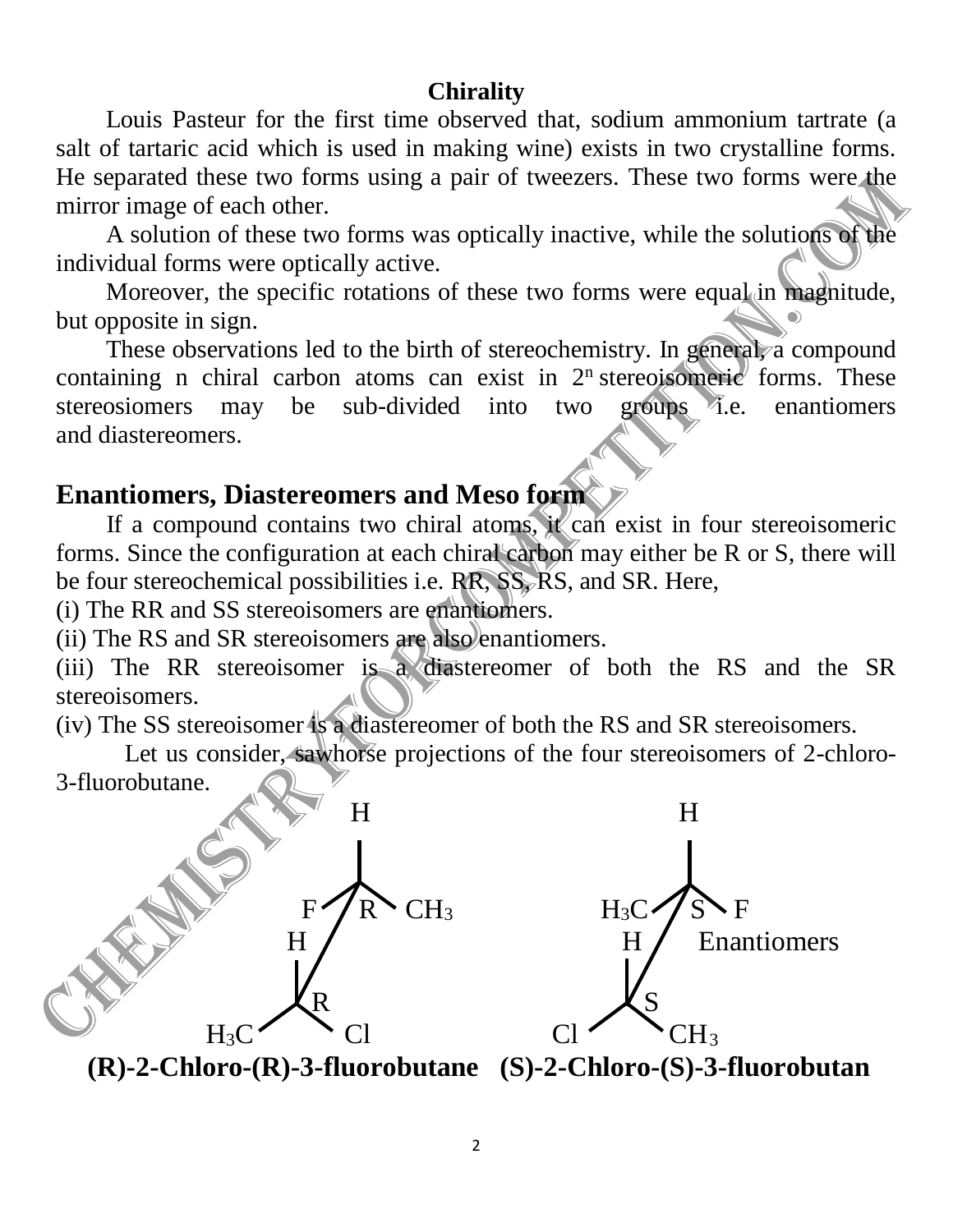

**(R)-2-Chloro-(S)-3-fluorobutane (S)-2-Chloro-(R)-3-fluorobutane**

Here,

(i)  $(R)$ -2-Chloro- $(R)$ -3-fluorobutane and  $(S)$ -2-Chloro- $(S)$ -3-fluorobutane are enantiomer of each other.

(ii)  $(R)$ -2-Chloro- $(S)$ -3-fluorobutane and  $(S)$ -2-Chloro- $(R)$ -3-fluorobutane are enantiomer of each other.

(iii)  $(R)$ -2-Chloro- $(R)$ -3-fluorobutane is diastereomer of both  $(R)$ -2-Chloro- $(S)$ -3fluorobutane and (S)-2-Chloro-(R)-3-fluorobutane.

(iv)  $(S)$ -2-Chloro- $(S)$ -3-fluorobutane is diastereomer of both  $(R)$ -2-Chloro- $(S)$ -3fluorobutane and  $(S)-2-Chloro-(R)-3-fluorobutane$ .

 It is clear that, in case of enantiomers the configurations of atoms or groups are just opposite to each other at both the chiral centres i.e. C-2 and C-3.

 On the other hand, in case of diastereomers the configurations are opposite at only one of the two chiral centers.

 Thus, the diastereomers are stereosiomers which are not mirror image that are not enantiomers of each other.

For example, let us consider following stereoisomers-





 $\qquad \qquad \textbf{(I)}$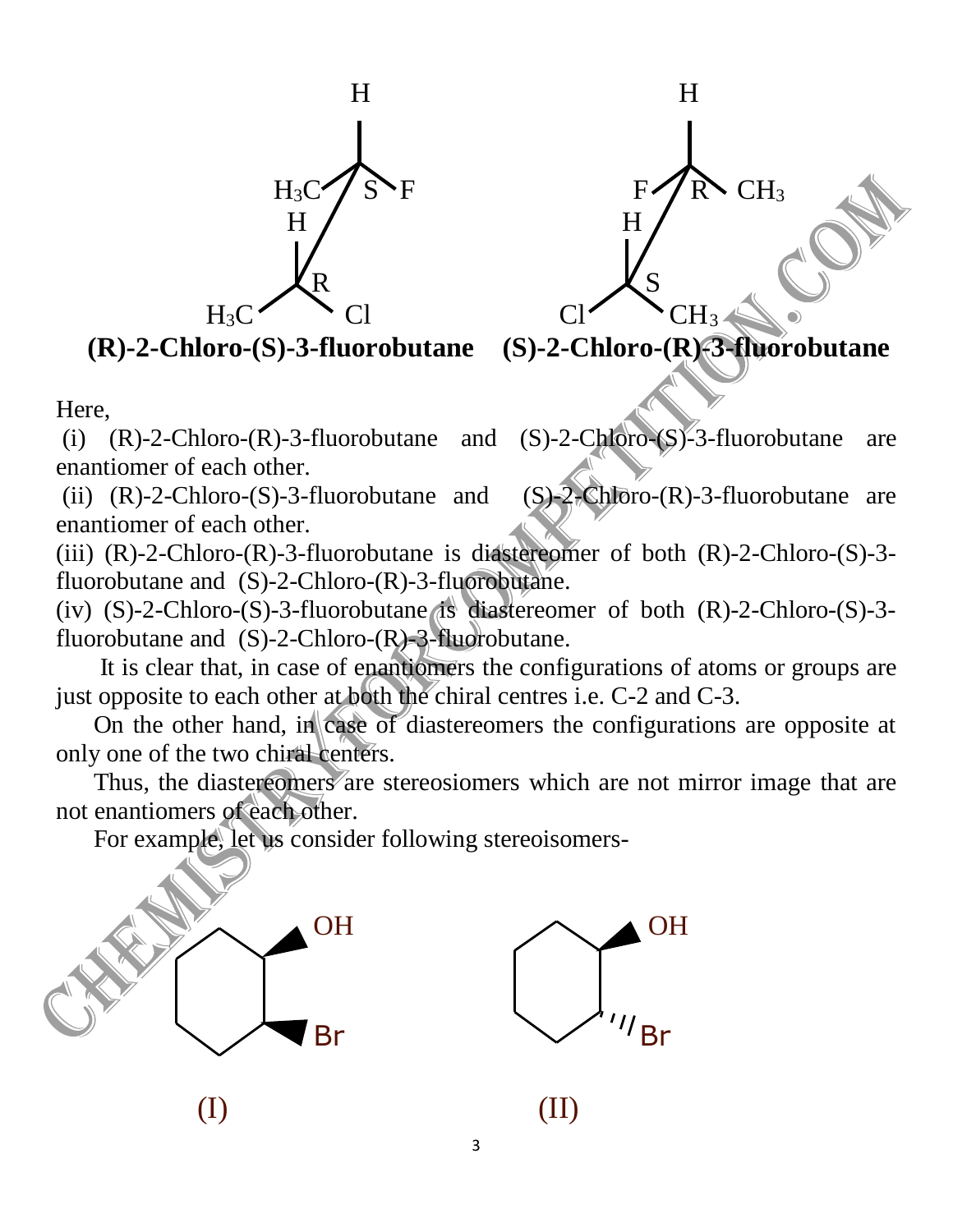

Here,

(i) Stereoisomer (I) and (IV) are enantiomers of each other.

(ii) Stereoisomer (II) and (III) are enantiomers of each other.

(iii) Stereoisomer (II) and (III) are diasteromers of structure  $(I)$  and  $(IV)$ .

 The optical rotations of the enantiomers are almost equal and opposite, but, there is no a priori relationship between the optical rotations of diastereomers. Unlike enantiomers, diastereomers have different physical properties i.e. melting points, boiling points, densities, etc. It can be shown by taking the example of naturally occuring stereoisomers of threonine (an amino acid).

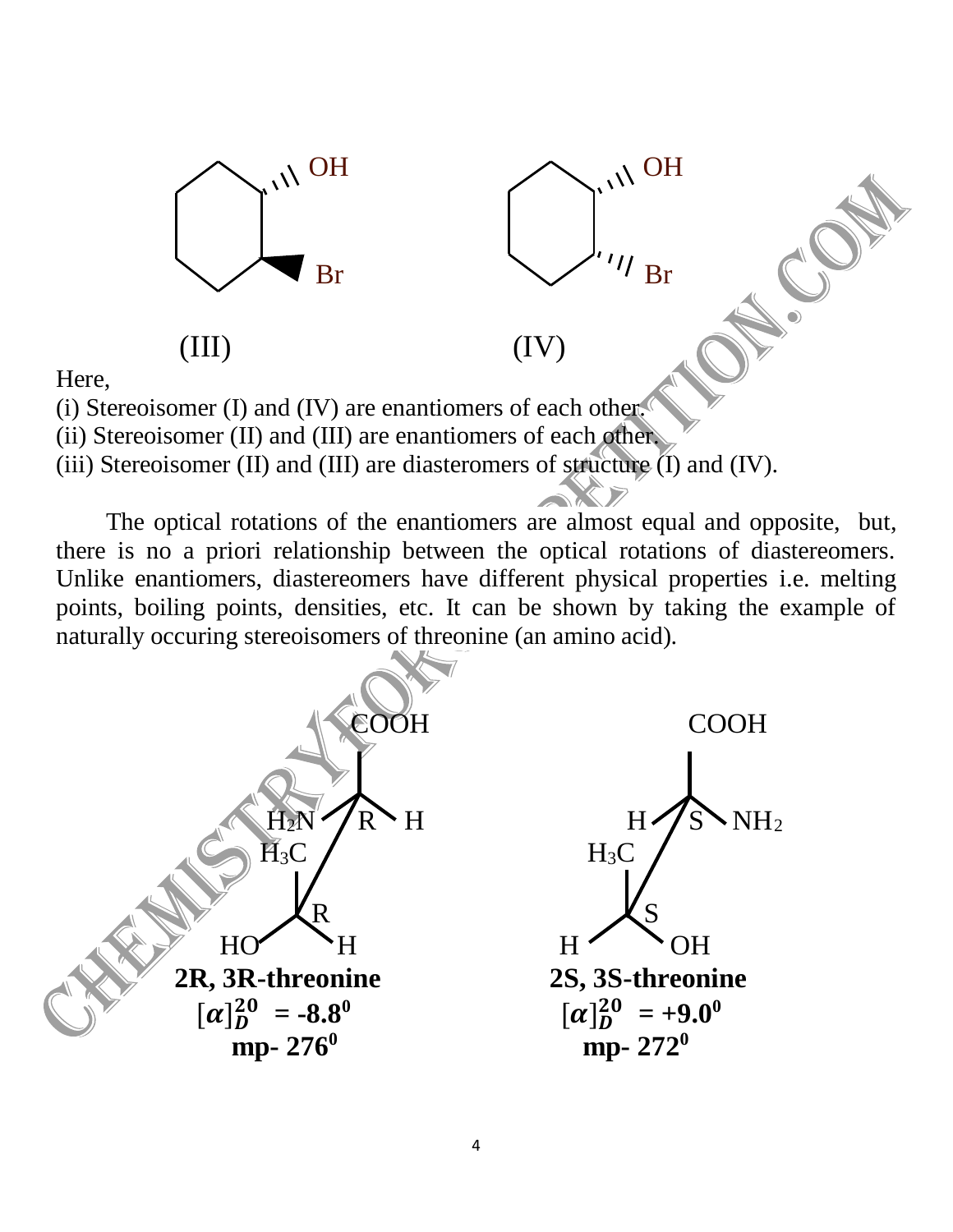

 Let us consider, tartaric containing two chiral carbon atoms. In general, a compound containing n chiral carbon atoms exists in  $2<sup>n</sup>$  stereoisomeric forms. Tartaric acid is an exception of this rule and has only three stereoisomeric forms.